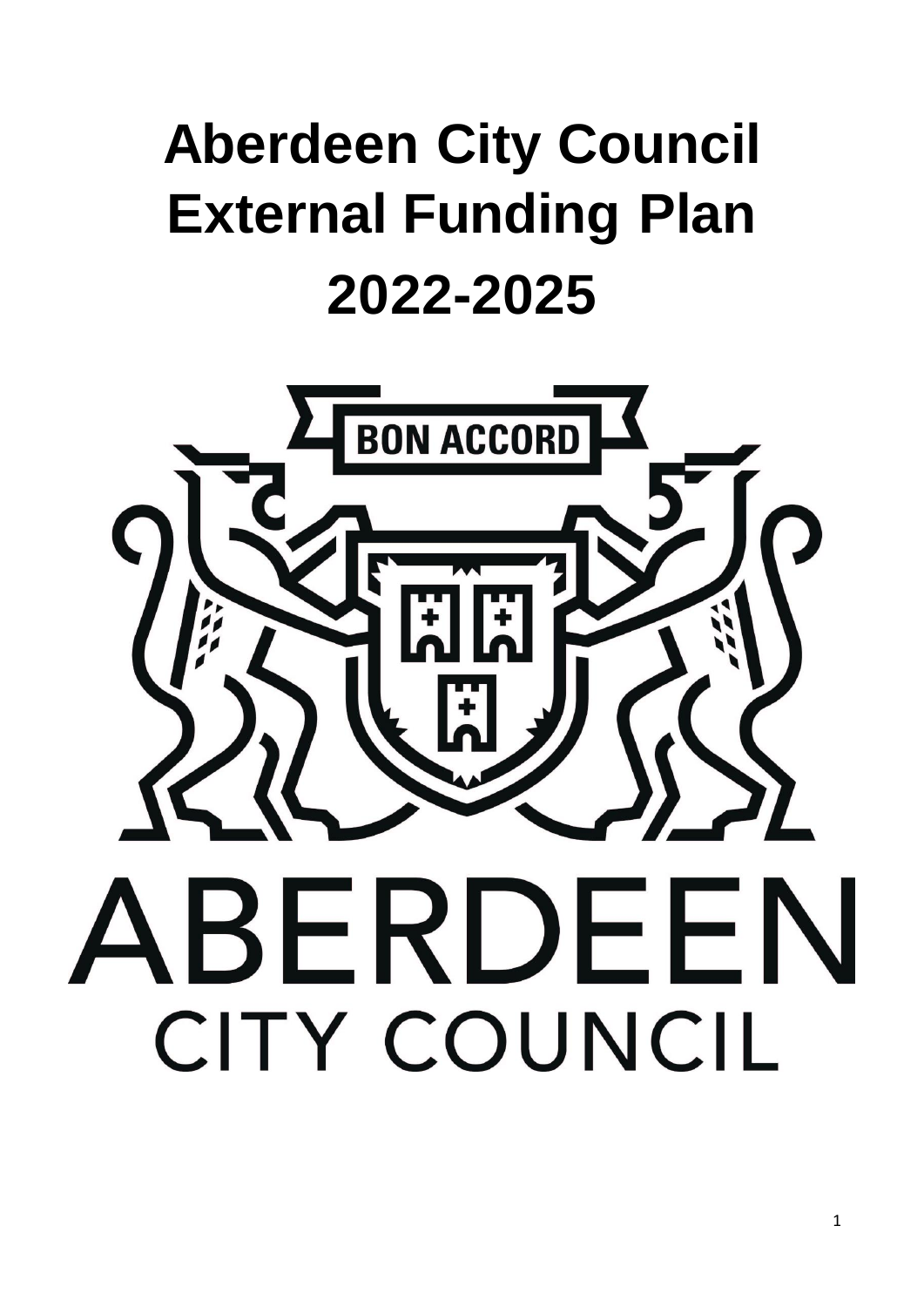## **Contents**

## **Purpose of the External Funding Plan**

- This document seeks to inform the Committee, Elected Members and other Council service areas of funding priorities and policy objectives the External Funding team is supporting, and the remit of the team.
- The funding plan can inform organisations seeking grant funding of the support available.
- The External Funding plan will ensure a renewed focus on our priorities to maintain the Council's position as one of the most successful Local Authorities in securing grant funding.

## **Background**

- The External Funding team seeks to maximise external income for projects within the City.
- Since 2012, the External Funding team have helped secured over £90 million in grant funding.
- The team's expertise and experience support organisations to build a much closer match between their projects and funding criteria, increasing the chance of a successful funding application, and ensuring compliance with funding and audit requirements.
- The work of External Funding officers is currently centred around operating challenge funds to support the delivery of public funding (*Place-Based Investment Programme, Local Authority Covid Economic Recovery Fund, UK Shared Prosperity Fund*) and identifying suitable funding streams for projects.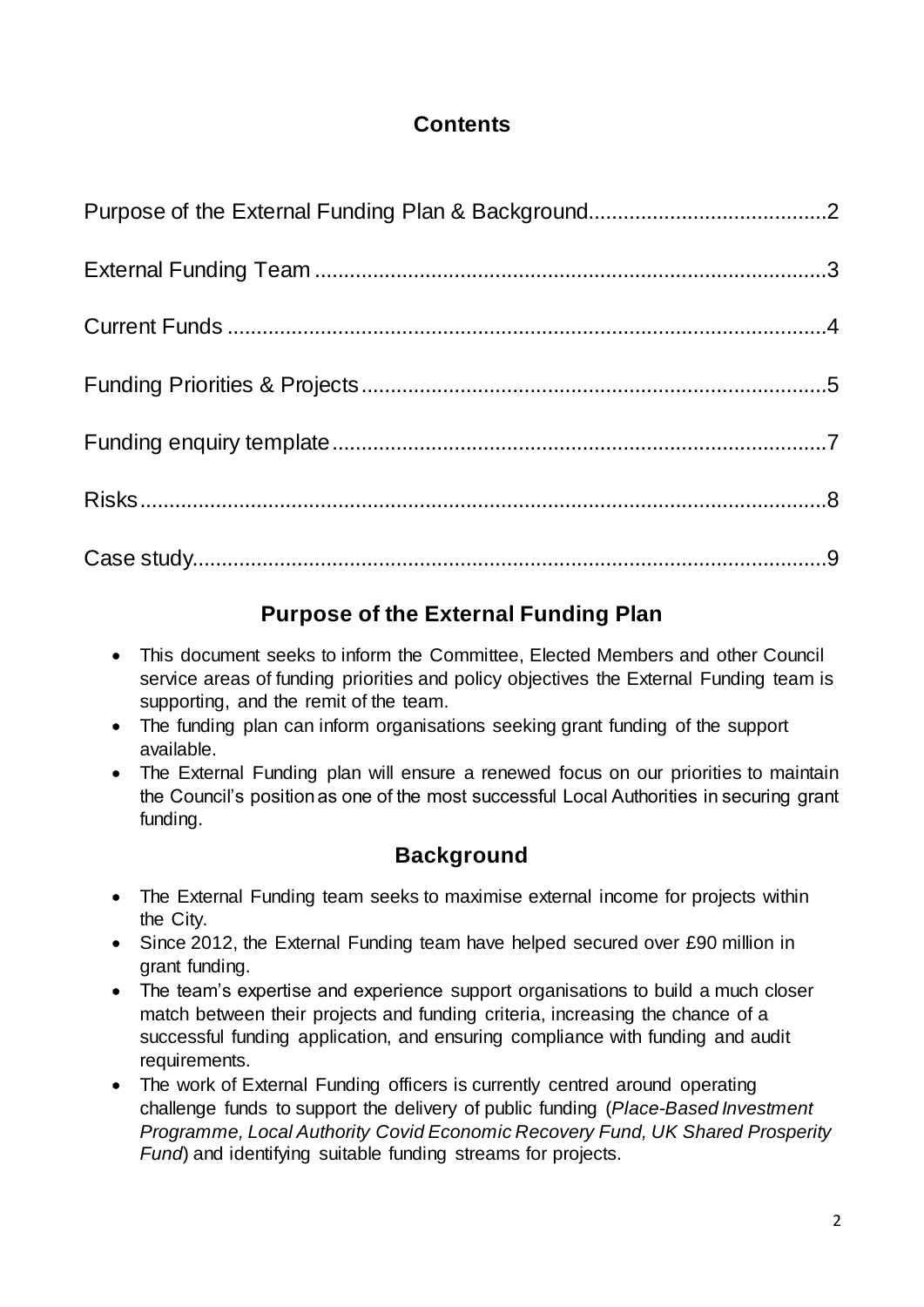## **External Funding Team**

| <b>External Funding</b><br><b>Team Leader</b> | <b>External Funding</b><br>& Policy Officer<br>X3 | <b>Development</b><br><b>Officer</b> | <b>Funding Support</b><br>Officer |
|-----------------------------------------------|---------------------------------------------------|--------------------------------------|-----------------------------------|
|                                               |                                                   |                                      |                                   |

Responsibility is allocated within the team to define which officer will be the first point of contact for a particular organisation, project or fund. Involvement of officers may depend on existing relationships with applicants.

The External Funding team is involved in bidding for and ensuring compliance of external funds in three main ways:

- **1. Where the Council seeks funding to deliver its own projects.**
	- The External Funding Team submits a funding application to UK, Scottish or EU funding schemes to deliver projects and will submit evidence and claims to that funding body to ensure compliance.
	- Officers seeking funding should complete a funding enquiry template (see page 7) and submit this to the External Funding team who can then identify funding options and support in accessing these.
- 2. **To provide support to local organisations to help identify and secure grant funding for the delivery of projects in Aberdeen by those organisations.**
	- A member of the team will compile a report of funding options which suit the organisation's project proposal.
	- The External Funding team offer support and feedback on draft applications and guidance on funding eligibility criteria to strengthen the application.
	- Successful applicants to private, charitable (e.g., Russell Trust; National Lottery), or public funding streams ACC is not involved in, will commence their projects, and may contact the team with updates or queries as the project develops.
- 3. **To administer as Managing Authority funding locally on behalf of UK or Scottish Government.**
	- Aberdeen City Council sets up a challenge fund where applications are internally assessed and ranked in relation to eligibility, contribution to fund priorities, and deliverability. Current schemes being administered locally include the Place-Based Investment Programme, UK Shared Prosperity Fund and Local Covid Economic Recovery Fund.
	- Officers recommend the highest scoring projects to the Committee seeking approval to award funds. Following approval successful applicants are notified and an offer of grant will be drafted and signed off by legal services.
	- The project manager must produce reports at various stages and a final project report upon project completion. This ensures compliance with external funding regulations and the Council's own internal procedures to avoid recovery of grant.
	- Evidence is collated and the claim is prepared. All costs must be eligible and traceable to ensure compliance with the UK/Scottish Government terms and conditions.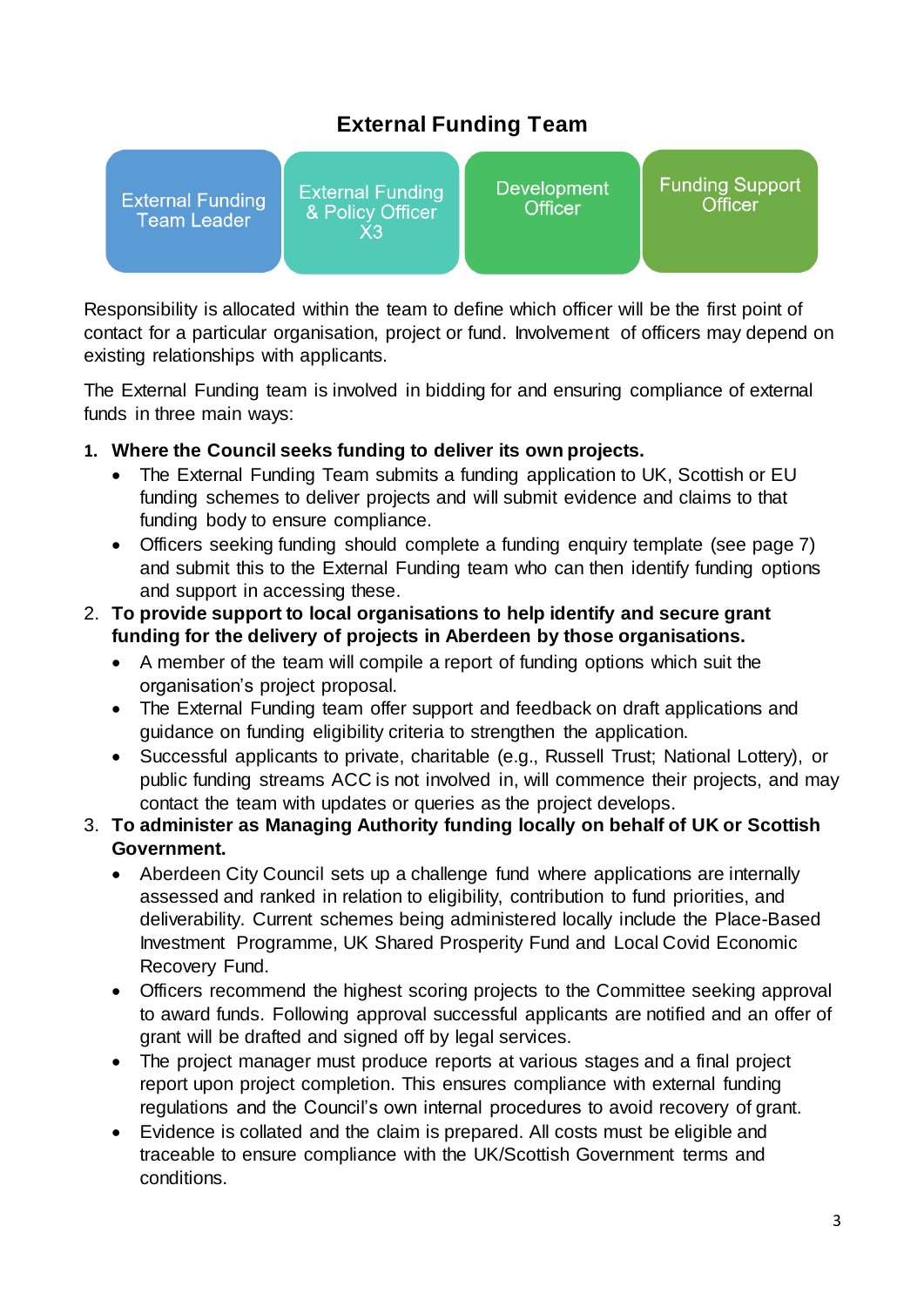## **Key Current Funds**

On behalf of Scottish and UK Government, the External Funding team is responsible for administering the Place Based Investment Programme, Community Renewal Fund, the UK Shared Prosperity Fund and Covid Economic Recovery Fund.

#### **Place-based Investment Programme**

Aims: *Town centre revitalisation, community led regeneration, 20-minute neighbourhoods and Community Wealth Building, accelerating net zero, wellbeing and inclusive economic development, tackling inequality and disadvantage.*

Timescales: *The 5-year fund commenced in 2021/22. Aberdeen City Council's allocation for 2022/23 is £847,000, solely for capital expenditure. The in-principal allocations for 2023/24, 2024/25 and 2025/26 is £590,000 each year.*

Governance: *The Council's role is to run challenge funds and subject to review of applications, projects with the strongest contribution to funding priorities will be recommended to the Committee for approval.*

Note: *Committee paper June 2022 expected.*

*Please see https://www.aberdeencity.gov.uk/place-based-investment-programme-fund* 

#### **Levelling up Fund**

Aims: *Investing in infrastructure through transport investments, Regeneration and town centre investments, and Cultural investment.* 

Timescales: *The fund is running for 5 years up to 2024/25 and the second round has just been announced.*

Governance: *ACC submits bid to UK government and upon approval, plans for spend will be confirmed by the Committee.* 

Note: *Aberdeen City was successful in securing £20m in the 2021/22 round of funding for the City Centre Masterplan and further bids will be considered where suitable projects are identified.*

*Please see https://www.gov.uk/government/publications/levelling-up-fund-round-2-prospectus*

#### **UK Shared Prosperity Fund**

Aims: *The UKSPF replaces the EU Structural Funds and aims to level up prosperity and opportunity and build pride in place through long-term stable revenue and capital investments. There are 3 broad investment priorities of Communities and place, supporting local business, and people and skills*. *Alongside the core funding is 'Multiply', a new adult numeracy programme to increase the levels of functional numeracy among adults.*

Timescales: *3 years of funding from April 2022 to March 2025. Aberdeen City Council's core allocation for the 3-year period is £5,920,913 with an additional £1,235,919 for Multiply.*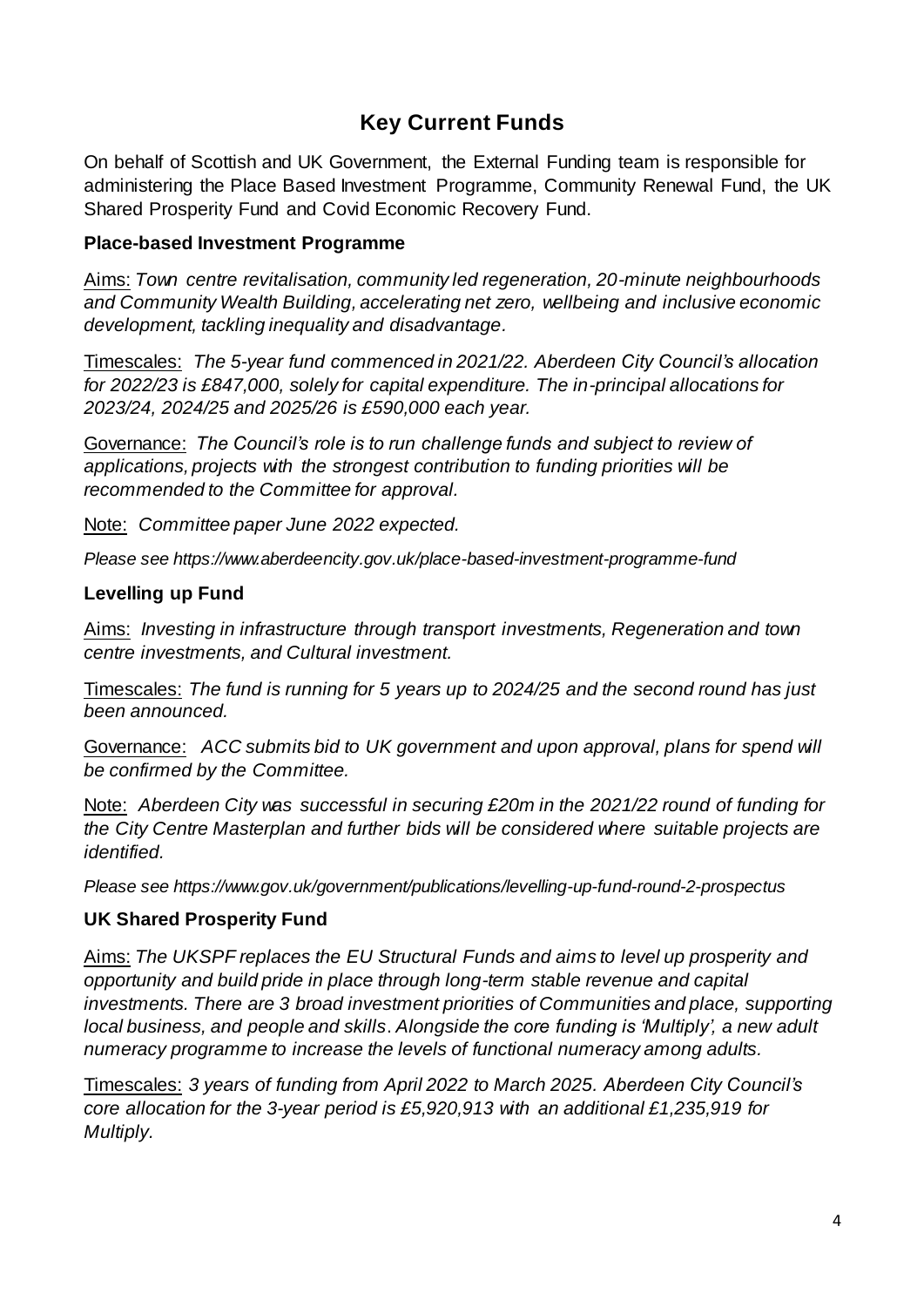Governance: *The Council will manage the allocation by assessing and approving applications, undertaking relevant procurement processes, and processing payments and day-to-day monitoring. Decisions will be taken by committee.* 

Note: *Officers will develop and submit to UK government a local investment plan by 1 August 2022 to unlock three years of UKSPF investment.* 

*Please se[e https://www.gov.uk/government/publications/uk-shared-prosperity-fund-prospectus](https://www.gov.uk/government/publications/uk-shared-prosperity-fund-prospectus)*

#### **Just Transition Fund**

Aims: *To support the transition to a net zero economy, and in particular Scotland's transition away from fossil fuels.*

Timescales: *£500m of funding for Scotland over 10 years.*

Governance: *The External Funding team will coordinate any bid submissions from the Council to Scottish Government and ensure compliance with the funding terms and conditions.*

Note: *Awaiting a prospectus to be published to confirm further details for years 2 to 10. For year 1 £20m has been made available. £1m is to be ring fenced for Participatory budgeting. The remaining £19m is subject to an open call for applications to the Scottish Government.*

<https://www.gov.scot/publications/just-transition-fund/>

#### **Local Authority Covid Economic Recovery Fund**

Aims: *To support local economic recovery and low-income households with cost-of-living impacts.*

Timescales: *£2.85m of funding for Aberdeen City for the financial year 2022/23.* 

Governance: *External Funding Officers will administer this fund and ensure compliance.*

Note: *Committee paper June 2022 seeking approval for allocation of this fund.* 

*Please see https://www.gov.scot/news/covid-economic-recovery-fund/*

## **Funding Priorities & Projects**

External Funding practice at Aberdeen City Council is largely guided by the policy priorities set out in various key documents. The table below states the priorities within each document and links to current projects.

| <b>Policy Document</b>                                        | <b>Priorities</b>                                                                         | <b>Projects</b>                                                                                           | <b>Potential Funds</b>                                                                               |
|---------------------------------------------------------------|-------------------------------------------------------------------------------------------|-----------------------------------------------------------------------------------------------------------|------------------------------------------------------------------------------------------------------|
| <b>Local Outcome</b><br><b>Improvement Plan</b><br>2016-2026. | <b>Prosperous</b><br><b>Economy</b> – Support<br>sustainable inclusive<br>economic growth | Possible use of LACER<br>fund to top up Financial<br><b>Inclusion Service, Business</b><br>Gateway grants | <b>Local Authority Covid</b><br><b>Economic Recovery Fund</b><br><b>UK Shared Prosperity</b><br>Fund |
|                                                               | <b>Prosperous People</b><br>(Adults) Identify<br>opportunities (social,                   | Inchgarth Community<br>centre Expansion                                                                   | <b>Regeneration Capital</b><br><b>Grant Fund</b>                                                     |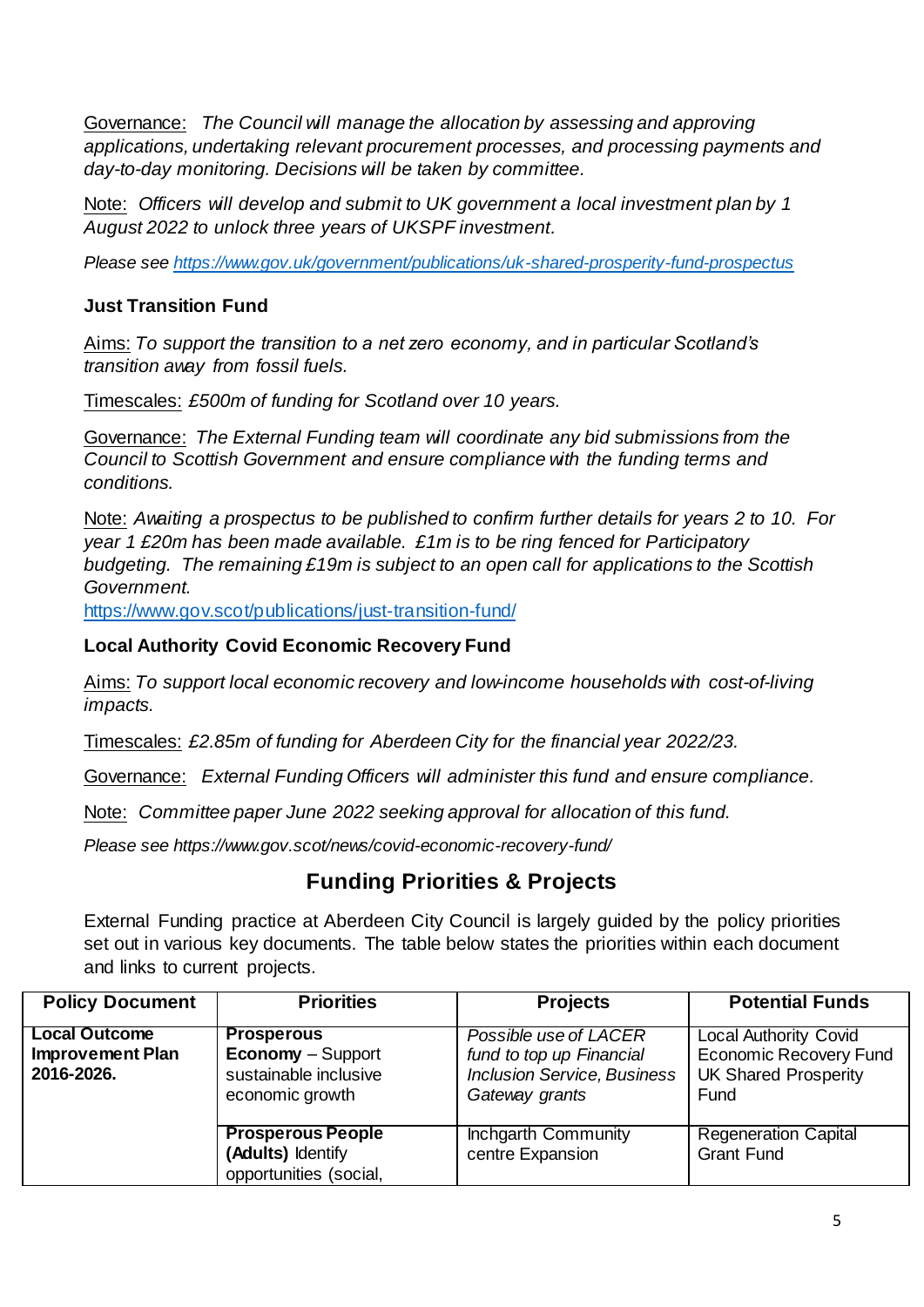|                                                                                                  | economic) aligned to the<br>priorities of our communities                                                                                                                                                                                                        | Ensuring employability and<br>skills support for adults to<br>progress into and through<br>employment                                                                                                              | <b>UK Shared Prosperity</b><br>Fund<br><b>National Transition</b><br>Training Fund (£25m)<br><b>Parental Employability</b><br><b>Support Fund</b><br>No-one left behind Fund                                                                                                                                               |
|--------------------------------------------------------------------------------------------------|------------------------------------------------------------------------------------------------------------------------------------------------------------------------------------------------------------------------------------------------------------------|--------------------------------------------------------------------------------------------------------------------------------------------------------------------------------------------------------------------|----------------------------------------------------------------------------------------------------------------------------------------------------------------------------------------------------------------------------------------------------------------------------------------------------------------------------|
|                                                                                                  | <b>Prosperous People</b><br>(Children) - Every child and<br>young person in Aberdeen<br>has equal opportunities to<br>thrive and prosper.                                                                                                                        | Place-based projects e.g.<br>Play park refurbishment.<br>Possible use of LACER<br>fund to top up Hardship<br>Fund.                                                                                                 | <b>UK Shared Prosperity</b><br>Fund<br>Place-Based Investment<br>Programme<br>National Lottery (Awards<br>for All)<br>Parental Employability<br><b>Support Fund</b>                                                                                                                                                        |
|                                                                                                  | <b>Prosperous Place -</b><br>Promote and improve the<br>positive qualities of Aberdeen<br>as a place to live, work, and<br>visit.                                                                                                                                | Place-based projects e.g.<br>Community space projects                                                                                                                                                              | Place-Based Investment<br>Programme<br>The Regeneration Capital<br><b>Grant Fund</b><br><b>UK Shared Prosperity</b><br>Fund<br><b>Sustrans</b>                                                                                                                                                                             |
| <b>Net Zero Vision and</b><br><b>Supporting Strategic</b><br><b>Infrastructure Plan</b><br>(SIP) | <b>Net Carbon Zero - Public</b><br><b>Sector</b><br>Decarbonise ACC's own<br>assets & operations                                                                                                                                                                 | <b>Torry District Heat Network</b><br>Aberdeen harbour-<br>Freeports                                                                                                                                               | Horizon 2020<br><b>Just Transition Fund</b><br>Live Labs Fund                                                                                                                                                                                                                                                              |
| <b>Council Climate</b><br><b>Change Plan 2021-</b><br>2025                                       | <b>Actions to reduce</b><br>emissions and enhance<br>resilience                                                                                                                                                                                                  |                                                                                                                                                                                                                    |                                                                                                                                                                                                                                                                                                                            |
| <b>Aberdeen City</b><br><b>Region Hydrogen</b><br><b>Strategy &amp; Action</b><br>Plan 2015-2025 | Hydrogen-based projects<br>Hydrogen vehicle<br>deployments<br>Renewable Hydrogen<br>production<br>Refuelling infrastructure<br>Non-transport applications<br>Supply Chain / Market<br>Development<br><b>Communication &amp; Education</b><br>Policy & Regulation | Feasibility & Deployment of<br>H <sub>2</sub> vehicles (JIVE, Hector,<br>Hytrec2)<br>Use of h2 for non-transport<br>applications<br>Joint venture with BP<br>Production of offshore h2<br>Development of an H2 hub | Horizon 2020<br>Green growth Accelerator<br>Net Zero Hydrogen Fund<br><b>Industrial Energy</b><br><b>Transformation Fund</b><br><b>NZIP</b> Industrial Fuel<br>Switching<br><b>NZIP</b> Proposed Industrial<br>Hydrogen Accelerator<br>Hydrogen Business Model<br>Renewable Transport Fuel<br>Obligation (RTFO)<br>scheme. |
| Socio-economic<br>rescue plan 2020                                                               | Post-covid socio-economic<br>recovery<br>Actions to mitigate the impact<br>of the pandemic                                                                                                                                                                       | Aberdeen as a competitive<br>location for investment in<br>renewables<br>Supporting<br>entrepreneurship &<br>partnership                                                                                           | <b>Regeneration Capital</b><br><b>Grant Fund</b><br><b>UK Shared Prosperity</b><br>Fund<br>Place-Based Investment<br>Programme<br><b>Local Authority Covid</b><br><b>Economic Recovery Fund</b><br><b>Just Transition Fund</b>                                                                                             |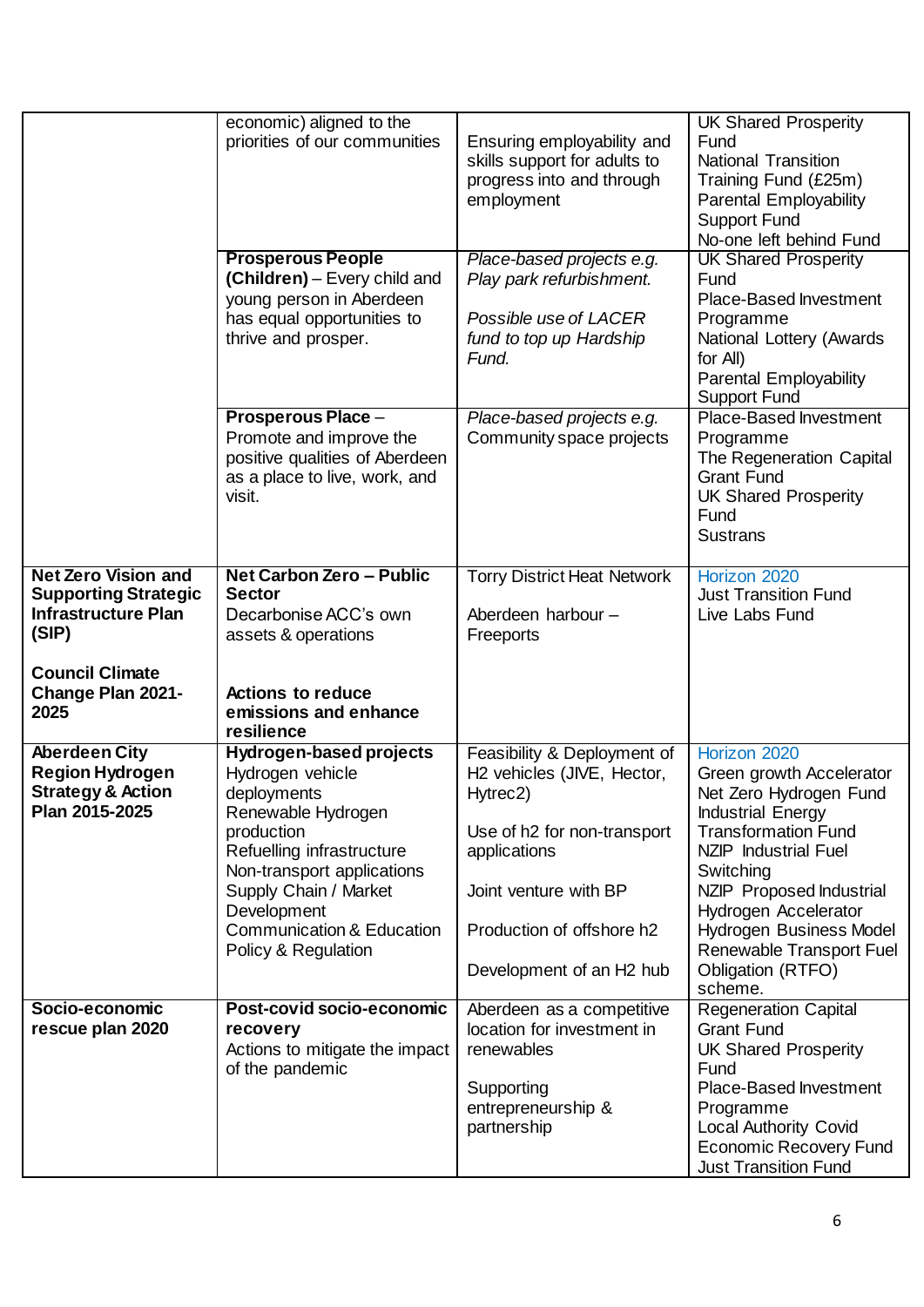|                                         |                                                                                                                                                     | Workforce development                                                                                 |                                                                                                              |
|-----------------------------------------|-----------------------------------------------------------------------------------------------------------------------------------------------------|-------------------------------------------------------------------------------------------------------|--------------------------------------------------------------------------------------------------------------|
| <b>City Centre</b><br><b>Masterplan</b> | <b>Transforming the City while</b><br>conserving its heritage, to<br>make Aberdeen an even<br>better place to live, work, visit<br>and do business. | Union Terrace Gardens<br>Developing -Streetscape &<br>connectivity interventions,<br>Aberdeen Market. | Levelling Up Fund<br><b>Sustrans</b><br><b>UK Shared Prosperity</b><br>Fund<br><b>Place-Based Investment</b> |
| <b>Beach Masterplan</b>                 | <b>Revitalisation of beach</b><br>area with new attractions and<br>connections from the city<br>centre to the beach                                 | Beach ballroom, stadium,<br>boardwalk, gardens, pier,<br>sports area, amphitheatre.                   | Programme                                                                                                    |

## **Funding Enquiry template**

| <b>Contact Details</b>                                                           |
|----------------------------------------------------------------------------------|
| Name:                                                                            |
| Team/cluster:                                                                    |
| Email:                                                                           |
| <b>Funding proposal</b>                                                          |
| Project name:                                                                    |
| Business case/No business case developed (delete as appropriate) (Please attach) |
| Brief outline of the project and its objectives:                                 |
|                                                                                  |
|                                                                                  |
|                                                                                  |
| <b>Costings</b>                                                                  |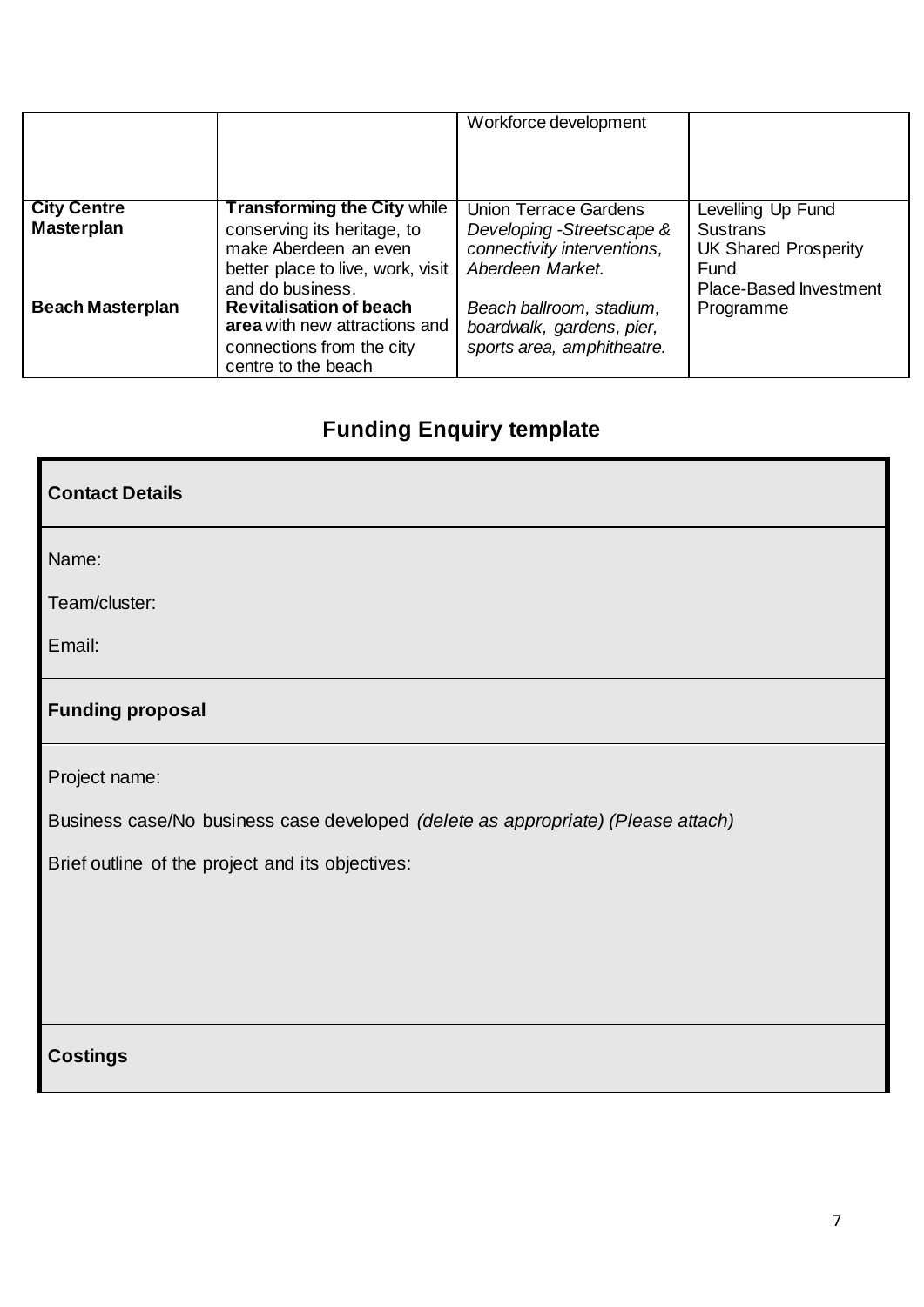Capital/Revenue project *(delete as appropriate)*

Match funding/No match funding *(delete as appropriate)* If yes, Amount of match funding:

Amount of funding sought:

Brief cost breakdown:

*The Funding enquiry template will be made accessible on ACC's website & Intranet.*

#### **Risks**

Aberdeen City Council recognises that to operate effectively we must learn from past practice and adapt, as well as foresee difficulties and respond to these before they materialise.

| <b>Risk</b>                                                                                    | <b>Mitigation</b>                                                                                                                                                                                                                                                                                                                                                                                                                                                                                |
|------------------------------------------------------------------------------------------------|--------------------------------------------------------------------------------------------------------------------------------------------------------------------------------------------------------------------------------------------------------------------------------------------------------------------------------------------------------------------------------------------------------------------------------------------------------------------------------------------------|
| <b>Lack of resources to meet</b><br>deadlines.                                                 | Team preparation through the workplan and sharing the<br>workload. Important fund deadlines are noted in advance.<br>Should additional resource be required a business case will<br>be prepared to seek additional resource. The volume of<br>grant funding currently being administered by the External<br>Funding Team has increased significantly in the last 18<br>months and appears to be the preferred method of UK and<br>Scottish Government.                                           |
| <b>Projects non-compliance</b><br>with funding requirements<br>resulting in grant<br>recovery. | Project Managers must provide thorough project plans<br>before funding is approved & consistent reporting and<br>communication throughout the project timeline. The<br>External Funding team always prepare detailed guidance<br>documents specific to each fund to inform applicants of the<br>consequences of non-compliance. Officers will advise and<br>monitor projects to ensure compliance and undertake the<br>completion of financial reporting in line with auditable<br>requirements. |
| <b>Unspent allocated funds</b>                                                                 | There is a risk of projects not being delivered on time, often<br>due to external factors such as lockdowns or unavailability<br>of materials, resulting in funds having to be returned to<br>UK/Scottish Government. Officers will recommend projects<br>with well-developed plans and an ability to deliver. Officers<br>assessing proposals may be more cautious where the risk<br>is significant.                                                                                            |